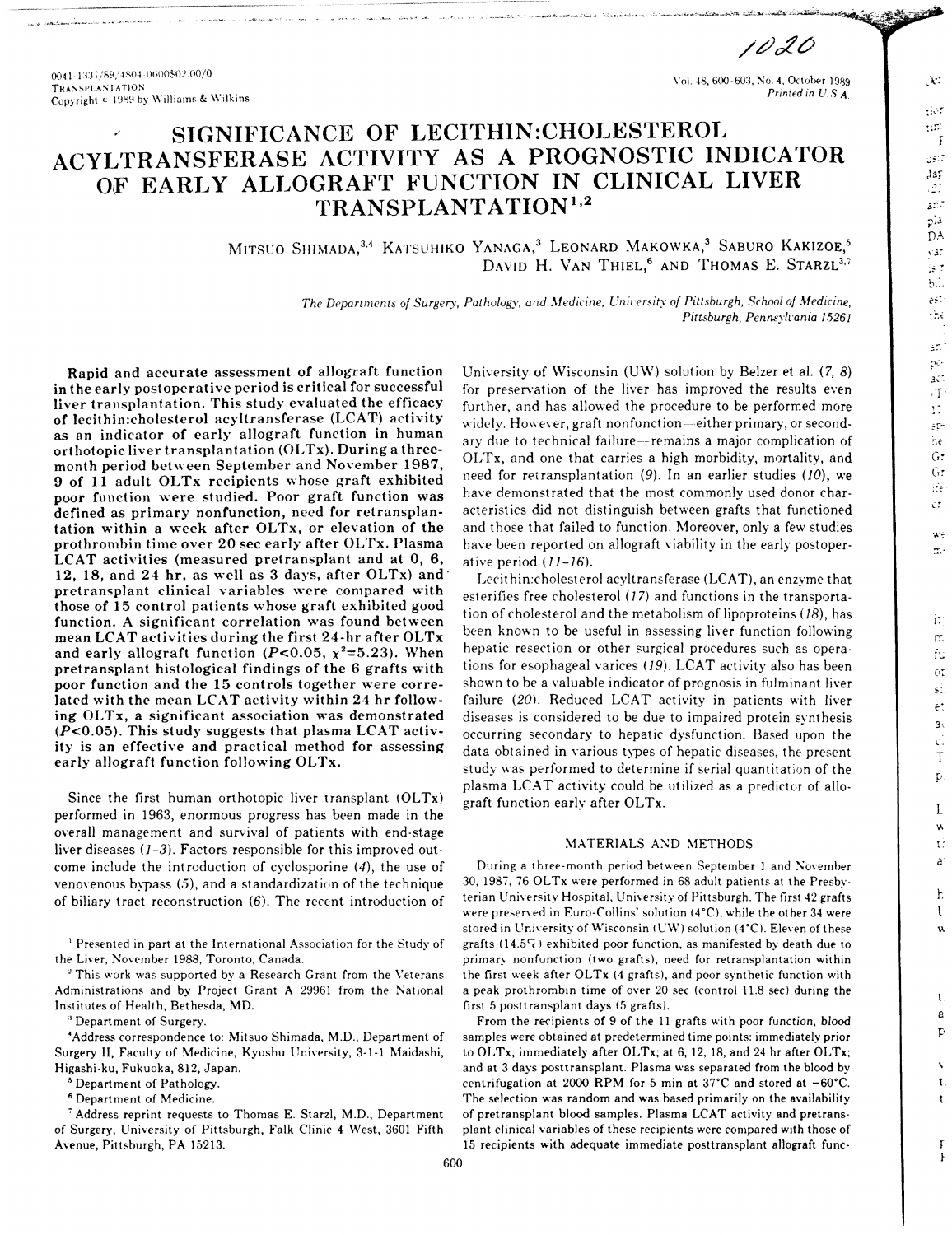SHIMADA ET AL.

## Plasma lecithin:cholesterol acyltransferase activity was determined using a LCAT test kit S obtained from Nippon Shoji Co., Ltd., Osaka, Japan using a modification of the method of Nagasaki and Akanuma  $(21)$ . The modification consists of the addition of ascorbic acid oxidase and sodium azide (NaN,) to the mixture to minimize interference by plasma levels of ascorbic acid and hemoglobin, and also the use of DAOS\* (Sodium N-ethyl-N [2-hydroxy-3-sulfopropyl] -3, 5-dimethoxyaniline) instead of phenol for the color reaction such that absorbance is read at 600 nm, thereby preventing the influence of the presence of bilirubin. Plasma LCAT activity was determined by its ability to esterify cholesterol at 37°C. A unit of LCAT activity was expressed as the reduction in free cholesterol  $(\mu g/ml/hr)$  in the assay mixture.

In order to assess the association between plasma LCAT activity and the quality of the allograft, histological findings of the grafts with poor function and the controls together were correlated with the LCAT activities. Allograft biopsy was obtained by a Trucut biopsy needle (Travenol Laboratories) immediately prior to implantation in 6 of the 11 grafts with poor function and all 15 control livers. The biopsy specimens were fixed with 10% buffered formalin and stained with hematoxylin and eosin. The histological findings were graded as follows: Grade I (12 grafts)--minimal or no evidence of preservation damage; Grade II (9 grafts)---changes consistent with ischemic injury, as manifested by diffuse hepatocellular swelling, steatosis, or acidophilic necrosis.

For statistical analysis, the Mann-Whitney  $U$  and chi-square tests were used. Results of the plasma LCAT activity were expressed as means  $\pm$  SD.

#### **RESULTS**

Table 1 demonstrates the relationship between LCAT activity during the first 24 hr after OLTx and graft function. A mean LCAT activity of less than 5 U correlated with poor graft function (P<0.05,  $\chi$  =5.23). Table 2 lists the pre- and intraoperative clinical variables of the patients in each group. No significant difference was identified among the clinical parameters between the two groups. Similarly, preengraftment LCAT activity for both groups was not different. Table 3 lists the clinical data of the 9 patients who exhibited poor graft function. Three of these 9 patients (cases 6, 7, and 8) required retransplantation and one (case 1) died within a week.

Figure 1 and Table 4 depict the short-term changes of the LCAT activity after OLTx. Serial LCAT activity in the group with poor liver function was significantly lower than that of the group with adequate liver function at 6, 12, and 18 hr and at 3 days following OLTx  $(P<$  [at most] 0.05).

Histologically, 12 grafts with pretransplant histology grade I had a mean LCAT activity within 24 hr after OLTx of 8.5±4.4 U, which was significantly higher than  $4.6 \pm 1.9$  U of 9 grafts with histology grade II  $(P<0.05)$ .

#### DISCUSSION

This study demonstrated a statistically significant correlation between early allograft function and the plasma LCAT activity in OLTx recipients during the early postoperative period.

Numerous previous attempts have been made to assess the viability of the hepatic allograft prior to and immediately after transplantation. Fath et al. (11) reported a correlation between the ability of the hepatic allograft to reduce abnormal levels of

\* Abbreviations: DAOS, sodium N-ethyl-N (2-hydroxy-3-sulfopropyl)-3,5-dimethoxyaniline; LCAT, lecithin:cholesterol acyltransferase; RPM, rounds per minute; UW, University of Wisconsin.

TABLE 1. Correlation between allograft function and mean plasma LCAT activity during the first 24 hours following OLTx

| Mean LCAT <sup>®</sup> | Allograft function |             |  |  |
|------------------------|--------------------|-------------|--|--|
| activity (U)           | Adequate           | Poor        |  |  |
| $5^{\circ}$            | 3 $(20.0\%)$       | 6(66.7%)    |  |  |
| > 5 <sup>b</sup>       | 12 $(80.0\%)$      | $3(33.3\%)$ |  |  |

<sup>o</sup> LCAT, lecithin:cholesterol acyltransferase; OLTx, orthotopic liver transplantation.

 $b$  P < 0.05 ( $\chi$ <sup>2</sup> = 5.23).

|  | TABLE 2. Relationship between pre- or intraoperative clinical |
|--|---------------------------------------------------------------|
|  | variables and early allograft function                        |

|                    | Allograft function |                 |  |  |
|--------------------|--------------------|-----------------|--|--|
| Variables          | Adequate           | Poor            |  |  |
| Preoperative:      |                    |                 |  |  |
| Age (years)        | $42.2 \pm 12.2$    | $43.1 \pm 17.8$ |  |  |
| Sex (M.F)          | 6:4                | 2:4             |  |  |
| T. bil $(mg/dl)^a$ | $7.1 \pm 8.3$      | $12.7 \pm 13.2$ |  |  |
| $PT$ (sec)         | $15.5 \pm 2.7$     | $16.0 \pm 3.5$  |  |  |
| Albumin $(g/dl)$   | $2.8 \pm 0.6$      | $2.6 \pm 0.7$   |  |  |
| ICG $(20') (\%)$   | $37.7 \pm 19.6$    | $28.5 \pm 24.0$ |  |  |
| $LCAT$ (U)         | $6.6 \pm 5.6$      | $4.1 \pm 3.9$   |  |  |
| Intraoperative:    |                    |                 |  |  |
| Blood loss (U)     | $12.6 \pm 7.9$     | $24.9 + 28.0$   |  |  |

<sup>a</sup> T. bil, total bilirubin; PT, prothrombin time; ICG (20'), indocyanine green dye retention test at 20 min (normal less than  $5\%$ ); LCAT, lecithin:cholesterol acyltransferase.

total plasma amino acids immediately following revascularization and subsequent postoperative morbidity, defined as reoperation, death, or hepatic necrosis during the first 48 hr after OLTx. Jenkins et al. (12) demonstrated that a delayed recovery of the rate of central plasma clearance of amino acids following liver transplantation identifies recipients with an increased mortality. Taki et al. (13) reported in pigs that a failure to maintain a normal ratio of ketone bodies after OLTx correlated with hepatic energy charge and predicted a high mortality. Kamiike et al. (14) recently suggested that in humans the recovery of ATP levels in liver may be an indicator of early allograft function. Mora et al. (15) have demonstrated that the clearance of serum total bile acids can also serve as a putative marker of early allograft function (15). Persson et al. (16) have suggested that total-body oxygen consumption, which rapidly declines during the anhepatic phase of the transplant procedure and returns quickly to baseline levels immediately after revascularization of the graft, may also be a good indicator of early graft function and perfusion. All of these methods, however, are sophisticated, cumbersome, or invasive, or they require special equipment and expertise, and so cannot be used routinely and more widely.

Currently, measurement of the prothrombin time and determination of the levels of specific coagulation factors remain the most practical methods for the assessment of early allograft function after OLTx. Clinical features of malfunction of the liver allograft after OLTx include inability to awaken from anesthesia, low bile output or production of thin bile through a T tube, elevated transaminases and prothrombin time, and persistent or progressive hyperbilirubinemia, often followed by a rapid development of renal failure and other metabolic derangements. Nevertheless, as exhibited in Table 3, considerable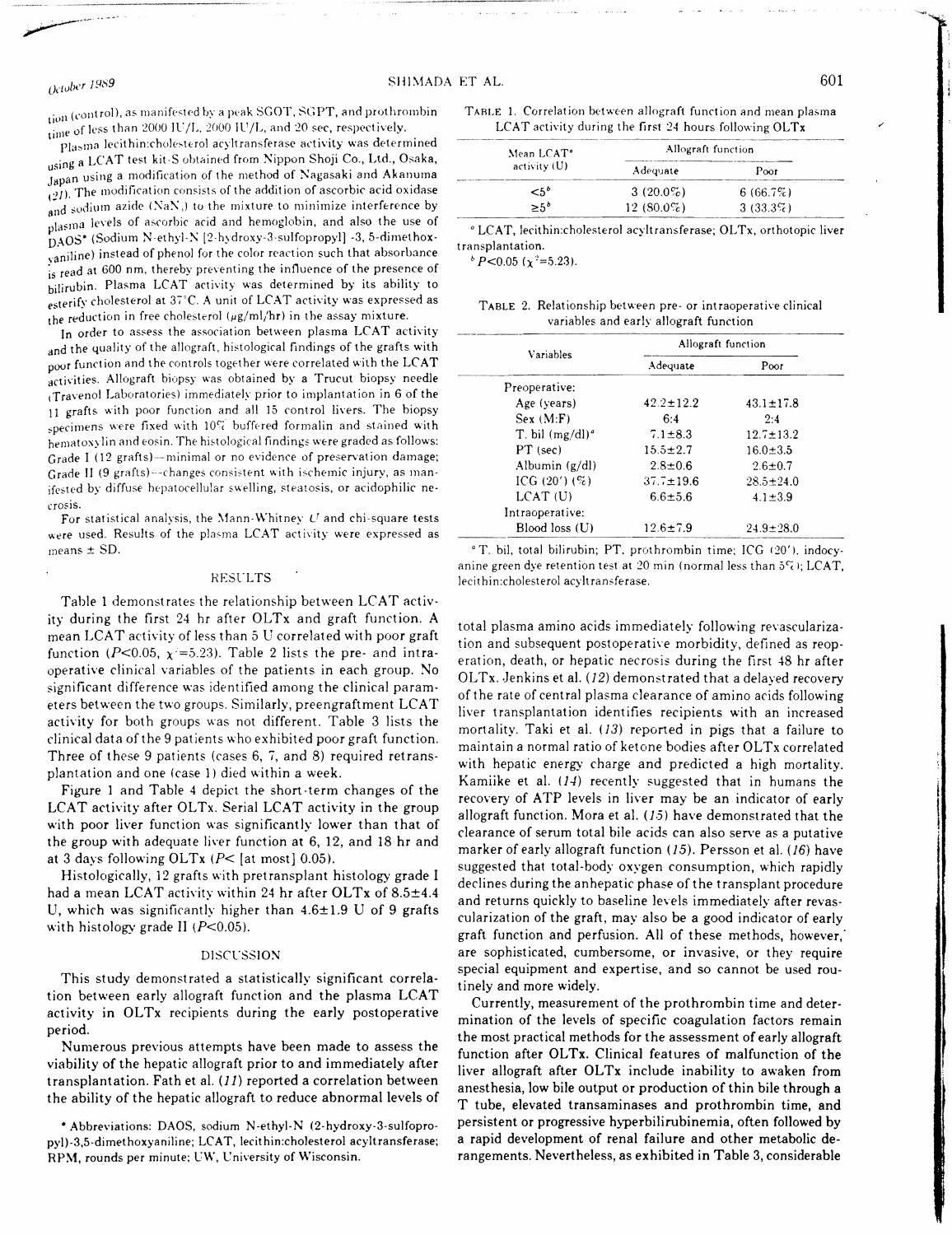## TRANSPLANTATION

 $Q_1$ ,  $Q_2$ ,  $Q_3$ ,  $Q_4$ ,  $Q_5$ ,  $Q_6$ ,  $Q_7$ ,  $Q_8$ ,  $Q_7$ ,  $Q_8$ ,  $Q_9$ ,  $Q_9$ ,  $Q_9$ ,  $Q_9$ ,  $Q_9$ ,  $Q_9$ ,  $Q_9$ ,  $Q_9$ ,  $Q_9$ ,  $Q_9$ ,  $Q_9$ ,  $Q_9$ ,  $Q_9$ ,  $Q_9$ ,  $Q_9$ ,  $Q_9$ ,  $Q_9$ ,  $Q_9$ ,  $Q_9$ ,  $Q_9$ ,  $Q_9$ ,  $Q_9$ 

Storm and the strike that the state of the state of the state of the state of the state of the

| Age $(yr)$ /<br>Case<br>Sex |                     |                                    | Peak values within 5 days after<br>OLTx |             |      | Outcome                                                                          |
|-----------------------------|---------------------|------------------------------------|-----------------------------------------|-------------|------|----------------------------------------------------------------------------------|
|                             | Indication for OLTx | sGOT<br>(IU/L)                     | sGPT<br>(IU/L)                          | PT<br>(sec) |      |                                                                                  |
| 1.                          | 70/F                | PGNF, status after OLTx<br>for PBC | 4010                                    | 4825        | 24.2 | Died of MOF (3) <sup>°</sup>                                                     |
| 2.                          | 23/F                | PBC                                | 2677                                    | 2902        | 23.1 | ReTx for rejection (60), Doing well                                              |
| 3.                          | 31/F                | PNC (NANB)                         | 1818                                    | 1260        | 23.9 | Doing well                                                                       |
| 4.                          | 61/M                | Recurrent HB, status<br>after OLTx | 6362                                    | 3603        | 31.6 | Died of sepsis (18)                                                              |
| 5.                          | 44/F                | PNC (alcoholic)                    | 2840                                    | 1660        | 24.0 | Prolonged respiratory failure, CMV<br>hepatitis, discharged (234), doing<br>well |
| 6.                          | 55/F                | <b>PBC</b>                         | 3035                                    | 2135        | 20.2 | ReTx for CMV hepatitis (31), died<br>of sepsis $(92)$                            |
| 7.                          | 21/M                | Cystic fibrosis                    | 400                                     | 413         | 22.7 | ReTx for HAT (1), died of pneu-<br>monia(15)                                     |
| 8.                          | 29/F                | PGNF, status after OLTx<br>for BC  | 2805                                    | 1820        | 34.2 | ReTx for HAT (3), died of MOF<br>(11)                                            |
| 9.                          | 54/F                | PNC (NANB)                         | 13,874                                  | 5106        | 46.0 | ReTx for PGNF (5), doing well                                                    |

<sup>o</sup> Number of postoperative days; OLTx, orthotopic liver transplantation; PT, prothrombin time; PGNF, primary graft nonfunction; MOF, multiple organ failure; PBC, primary biliary cirrhosis; ReTx, retransplantation; PNC, postnecrotic cirrhosis; NANB: non-A-non-B hepatitis; HB, hepatitis B; CMV, cytomegalovirus; HAT, hepatic artery thrombosis; BC, Budd-Chiari syndrome.



POST-TRANSPLANT HOURS

FIGURE 1. Plasma LCAT activity immediately following orthotopic liver transplantation. (O): adequate function group; (.): poor function group, (LCAT) lecithin:cholesterol acyltransferase. (U)  $\mu$ g/ml/hr at  $37^{\circ}$ C.

TABLE 4. Plasma LCAT activity in adequate and poor function groups after OLTx (mean ± SD)

|                                   | Plasma LACT activity (U) in each posttransplant hour |  |    |    |    |                                                                                                                                                                                                                                                                         |  |
|-----------------------------------|------------------------------------------------------|--|----|----|----|-------------------------------------------------------------------------------------------------------------------------------------------------------------------------------------------------------------------------------------------------------------------------|--|
| Allograft function                |                                                      |  | 12 | 18 | 24 | 79                                                                                                                                                                                                                                                                      |  |
| Adequate $(n=15)$<br>Poor $(n=9)$ |                                                      |  |    |    |    | $7.9 \pm 5.0$ $8.7 \pm 5.5$ <sup>*</sup> $9.8 \pm 6.2$ <sup>*</sup> $7.2 \pm 4.5$ <sup>*</sup> $7.1 \pm 5.0$ $11.9 \pm 4.8$ <sup>*</sup><br>$4.5\pm3.0$ $3.9\pm3.6$ <sup>6</sup> $4.4\pm3.0$ <sup>e</sup> $2.2\pm2.5$ <sup>6</sup> $3.6\pm4.2$ $3.5\pm3.4$ <sup>6</sup> |  |
| $P < 0.05$ .<br>P < 0.01          |                                                      |  |    |    |    |                                                                                                                                                                                                                                                                         |  |

variations exist in the clinical presentations of liver failure immediately after OLTx.

The prothrombin time is a practical and simple laboratory study that indirectly reflects the production of coagulation factors by the hepatic allograft. Transaminases, on the other hand, are indicators of hepatocellular breakdown rather than of allograft function that generally take several days to peak.

When the elevation of the prothrombin time (over 20 sec in adults and 30 sec in children) is identified immediately after OLTx, we administer fresh frozen plasma to avoid complications related to coagulopathy, such as intracranial or intraabdominal hemorrhage. Introduction of extrinsic coagulation factors, however, may complicate the interpretation of the prothrombin time as an indicator of allograft function.

Plasma LCAT activity, on the other hand, has been well accepted in Japan as an indicator of liver failure following hepatic resection or other surgical procedures for liver disease. LCAT is synthesized in the liver (22, 23), has a function halflife of  $5-6$  hr  $(24)$ , and is not thought to be affected by the administration of fresh frozen plasma. Moreover, it can be measured within about 2 hr without any requirement for unique expertise or equipment. We therefore believe that it may be more useful than current methods-i.e., prothrombin time and coagulation factor levels-for evaluating early hepatic allograft function.

The relationship between the preimplantation histology of the liver allografts and the plasma LCAT activity in the recipient immediately following OLTx suggests that LCAT activity at this time may reflect the condition of the donor liver prior to organ procurement and the degree of preservation or reperfusion injury inflicted upon the allograft.

In summary, plasma LCAT activity assayed immediately following OLTx is a simple, reliable, and inexpensive parameter that may provide a rapid estimation of allograft function and prediction of outcome following OLTx.

## **REFERENCES**

- 1. Starzl TE, Marchioro TL, Von Kaulla KN, Hermann G, Brittain RS, Waddell WR. Homotransplantation of the liver in humans. Surg Gynecol Obstet 1963; 117: 659.
- 2. Iwatsuki S, Starzl TE, Todo S, et al. Experience in 1,000 liver transplants under cyclosporine-steroid therapy: a survival report. Transplant Proc 1988; 20: 498.
- 3. Busuttil RW, Colonna JO II, Hiatt JR, et al. The first 100 liver transplants at UCLA. Ann Surg 1987; 206: 387.
- 4. Starzl TE, Klintmalm GBG, Porter KA, Iwatsuki S, Schroter GP.

6. St.  $7. Be$  $8. K<sub>5</sub>$ 

 $Octobct$ 

 $5.$  Sh  $\epsilon$ 

 $\mathbf{I}$ 

10. M

9. Sh

11. Fa

 $12. \text{Je}$ 

 $13. T<sub>i</sub>$ 

14. K

 $15. \lambda$ 

 $(W(4))$ TRA'

ಿಪ

1

T hay in a coa Ble